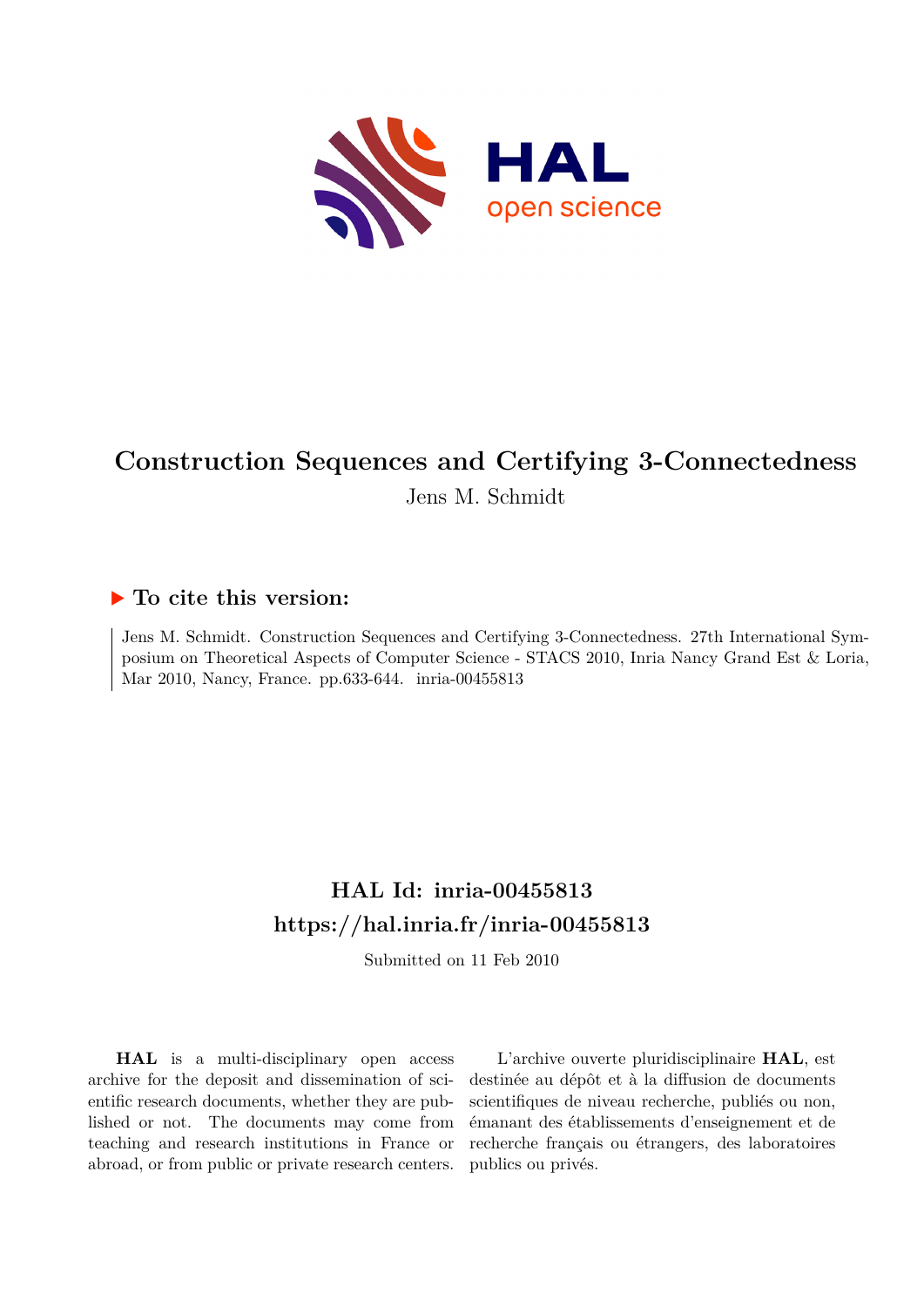#### Construction Sequences and Certifying 3-Connectedness

JENS M. SCHMIDT

Dept. of Computer Science, Freie Universität, Berlin, Germany *E-mail address*: jens.schmidt@inf.fu-berlin.de

Abstract. Tutte proved that every 3-connected graph on more than 4 nodes has a *contractible edge*. Barnette and Grünbaum proved the existence of a *removable edge* in the same setting. We show that the sequence of contractions and the sequence of removals from G to the  $K_4$  can be computed in  $O(|V|^2)$  time by extending Barnette and Grünbaum's theorem. As an application, we derive a certificate for the 3-connectedness of graphs that can be easily computed and verified.

#### 1. Introduction

Instead of dealing with contractions or removals in a 3-connected graph  $G = (V, E)$ we take the equivalent view of starting with the complete graph on four vertices  $K_4$  and applying their inverse operations until G is constructed. Such a sequence is called a *construction sequence* of G. We will define contractions, removals and their inverse operations in Section 2.

Although existence theorems on contractible and removable edges are used frequently in graph theory [14, 10, 11], we are not aware of any computational results to find the whole construction sequence, except when contractions and removals are allowed to intermix [1]. Moreover, efficient algorithms are unlikely to be derived from the existence proofs as they, e. g., in the case of Barnette and Grünbaum, depend heavily on adding longest paths, which are NP-hard to find. In contrast, we show that it is possible to find a construction sequence for a graph G in time  $O(|V|^2)$  for Barnette and Grünbaum's characterization, at the expense of having parallel edges in intermediate graphs. In addition, we show that Barnette and Grünbaum's sequence can be transformed in linear time to Tutte's sequence of contractions and is therefore algorithmically at least as powerful. Both algorithms do not rely on the 3-connectedness test of Hopcroft and Tarjan [6], which runs in linear time but is rather involved.

Blum and Kannan [3] introduced the concept of *certifying algorithms*, which give an easy-to-verify proof of correctness along with their output. While being important for program verification, certifying algorithms provide often new insights into a problem, which

This research was supported by the Deutsche Forschungsgemeinschaft within the research training group "Methods for Discrete Structures" (GRK 1408).



*Key words and phrases:* Algorithms and data structures, construction sequence, 3-connected, certifying algorithm, Tutte contraction, removable edges, *ACM classification*: F.2.2;G.2.2.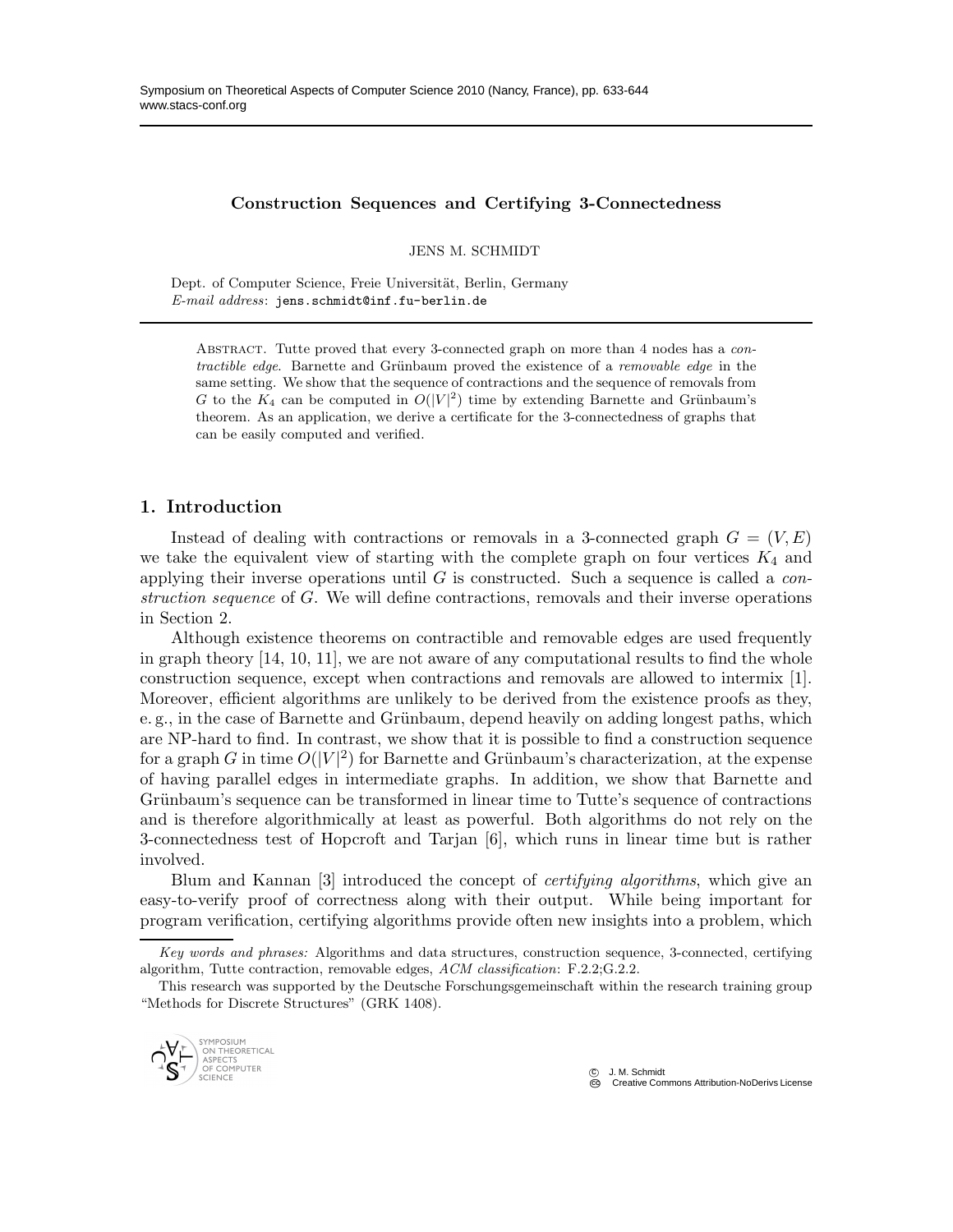can lead to new methods. For that reasons they are a major goal for problems on which the fast solutions known are complicated and difficult to implement. Testing a graph on 3-connectedness is such a problem, but surprisingly few work has been devoted to certifying algorithms, although a sophisticated linear-time algorithm without certificates is known for over 35 years [6, 15, 16]. In fact, we are aware of only one certifying algorithm for that problem [1], which runs in quadratic time, but is quite involved. Using construction sequences, we give a simple, alternative solution with running time  $O(|V|^2)$  and show that the used certificate is easy to verify in time  $O(|E|)$ .

We first recapitulate well-known results on the existence of construction sequences in Sections 2.1 and 2.2 and point out how Tutte's sequence can be obtained from Barnette and Grünbaum's sequence in linear time. Sections 2.3 and 3 cover the main idea for the existence result that we use for computing Barnette and Grünbaum's sequence. Section 4 deals with the question how construction sequences are efficiently represented and Section 5 shows how to use construction sequences for a certifying 3-connectedness test.

#### 2. Construction Sequences

Let  $G = (V, E)$  be a finite graph with  $n := |V|$ ,  $m := |E|$ ,  $V(G) = V$  and  $E(G) = E$ . A graph is *connected* if there is a path between any two nodes and *disconnected* otherwise. For k ≥ 1, a graph is k*-connected* if n > k and deleting every k−1 nodes leaves a connected graph. A node (a pair of nodes) that leaves a disconnected graph upon deletion is called a *cut vertex* (a *separation pair* ). Note that k-connectedness does not depend on parallel edges nor on self-loops. A path leading from node v to node w is denoted by  $v \to w$ . For a node v in a graph, let  $N(v) = \{w \mid vw \in E\}$  denote its set of neighbors and  $deg(v)$  its degree. For a graph G, let  $\delta(G)$  be the minimum degree of its vertices.

A *subdivision* of a graph replaces each edge by a path of length at least one. Conversely, we want a notation to get back to the graph without subdivided edges. If  $deg(v) = 2$ ,  $|N(v)| = 2$  and  $v \notin N(v)$  for a graph G, let *smooth<sub>v</sub>*(G) be the graph obtained from G by deleting v followed by adding an edge between its neighbors; we say v is *smoothed*. If one of the conditions is violated, let  $smooth<sub>v</sub>(G) = G$ . Let  $smooth(G)$  be the graph obtained by smoothing every node in G. For an edge  $e \in E$ , let  $G \setminus e$  denote the graph obtained from G by deleting e. Let  $K_n$  be the complete graph on n nodes.

The following are well-known corollaries of Menger's theorem [8].

**Lemma 2.1.** (Fan Lemma) Let v be a node in a graph G that is k-connected with  $k \geq 1$  and *let* A *be a set of at least* k nodes in G with  $v \notin A$ . Then there are k internally node-disjoint *paths*  $P_1, \ldots, P_k$  *from* v *to distinct nodes*  $a_1, \ldots, a_k \in A$  *such that for each of these paths*  $V(P_i) \cap A = a_i.$ 

Lemma 2.2. (Expansion Lemma [17]) *Let* G *be a* k*-connected graph. Then the graph obtained by adding a new node* v *joined to at least* k *nodes in* G *is still* k*-connected.*

#### 2.1. Tutte's Characterization and their Inverse

From now on we assume for simplicity that our input graph  $G = (V, E)$  is simple although all results can be extended to multigraphs. Generally, contractions cannot always avoid parallel edges in intermediate graphs, e. g., for wheels. That is why we define contractions to preserve graphs to be simple: *Contracting* an edge  $e = xy$  in a graph deletes e,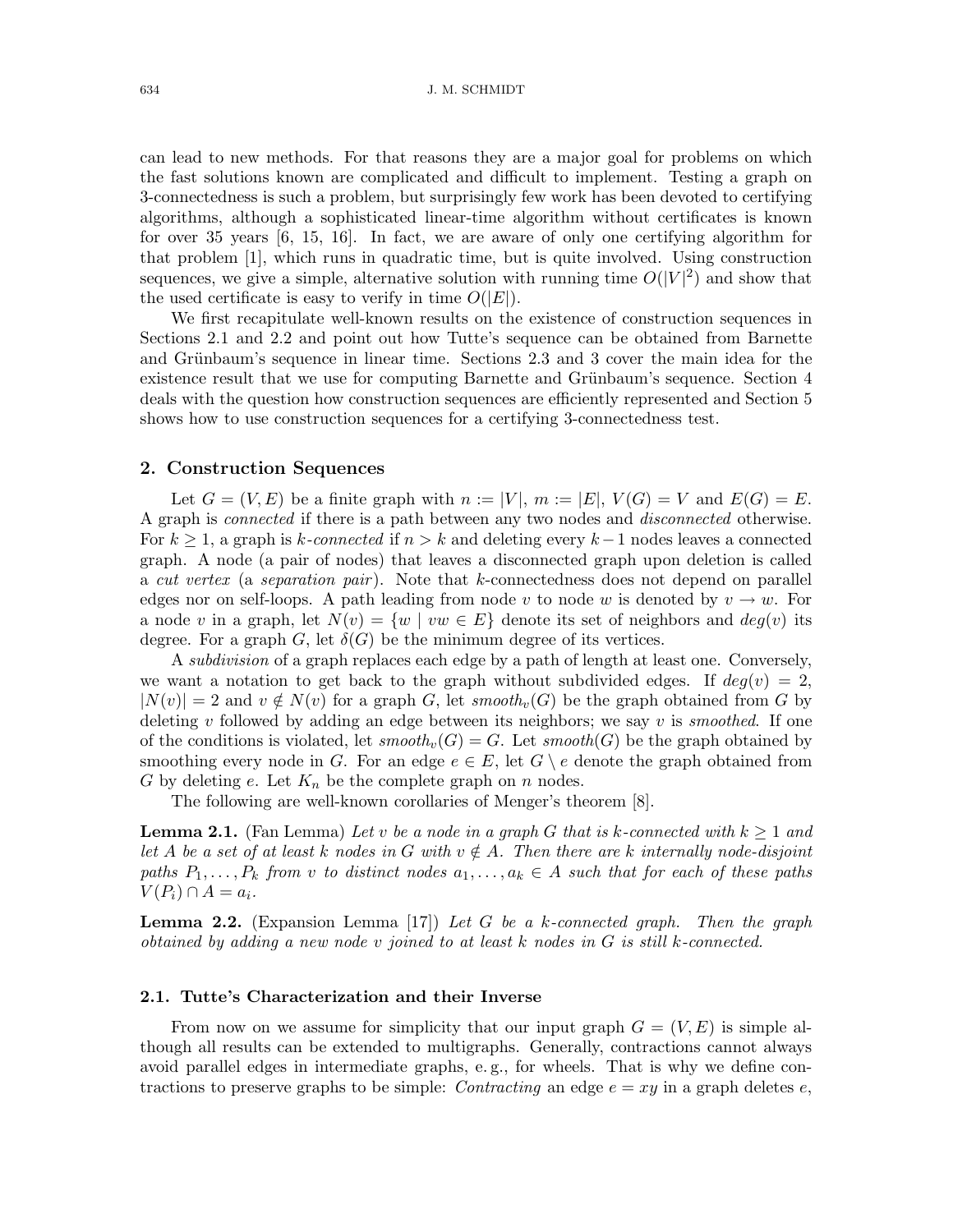identifies nodes x and y and replaces iteratively all 2-cycles by an edge. An edge  $e$  is called *contractible* if contracting e results in a 3-connected graph.

A *node splitting* takes a node v of a 3-connected graph, replaces v by two nodes x and y with an edge between them and replaces every former edge uv that was incident to  $v$ with either the edge ux, uy or both such that  $|N(x)| \geq 3$  and  $|N(y)| \geq 3$  in the new graph. Node splitting as defined here is therefore the exact inverse of contracting a contractible edge that has on both endnodes at least 3 neighbors.

Theorem 2.3. (Corollary of Tutte [13]) *The following statements are equivalent:*

*A simple graph* G *is* 3*-connected*

- $\Leftrightarrow$   $\exists$  *sequence of contractions from G to*  $K_4$  *on contractible edges*  $e = xy$ *with*  $|N(x)| > 3$  *and*  $|N(y)| > 3$  (2.1)
- $\Leftrightarrow$   $\exists$  *construction sequence from*  $K_4$  *to*  $G$  *using node splittings* (2.2)

We describe next a straight-forward  $O(n^2)$  algorithm to compute (2.1) for a graph G on more than 4 vertices. First, we decrease the number of edges to  $O(n)$  in G by applying the algorithm of Nagamochi and Ibaraki [9]. This preserves the 3-connectedness or respectively, the non 3-connectedness of G. Moreover, it is known that the resulting graph contains a vertex v of degree 3. By a result of Halin  $[5]$ , every node of degree 3 is incident to a contractible edge  $e$ . We get  $e$  by subsequently contracting each of the three incident edges and testing the resulting graph with the algorithm of Hopcroft and Tarjan [6] for 3-connectedness. Iteration of both subroutines gives us the whole contraction sequence in  $O(n^2)$  time. However, the Hopcroft-Tarjan test is difficult to implement and we will give a much simpler algorithm that is capable of computing both characterizations later.

## 2.2. Barnette and Grünbaum's Characterization and their Inverse

The Barnette and Grünbaum operations (*BG-operations*) consist of the following operations on a 3-connected graph (see Figures  $1(a)-1(c)$ ).

- (a) add an edge  $xy$  (possibly a parallel edge)
- (b) subdivide an edge ab by a node x and add the edge xy for a node  $y \notin \{a, b\}$
- (c) subdivide two distinct, non-parallel edges by nodes  $x$  and  $y$ , respectively, and add the edge  $xy$

In all three cases, let xy be the edge that was *added* by the BG-operation.



Figure 1: The three operations of Barnette and Grünbaum.

**Theorem 2.4.** (Barnette and Grünbaum [2], Tutte [14]) *A graph G is* 3-connected if and *only if* G *can be constructed from the* K<sup>4</sup> *using BG-operations.*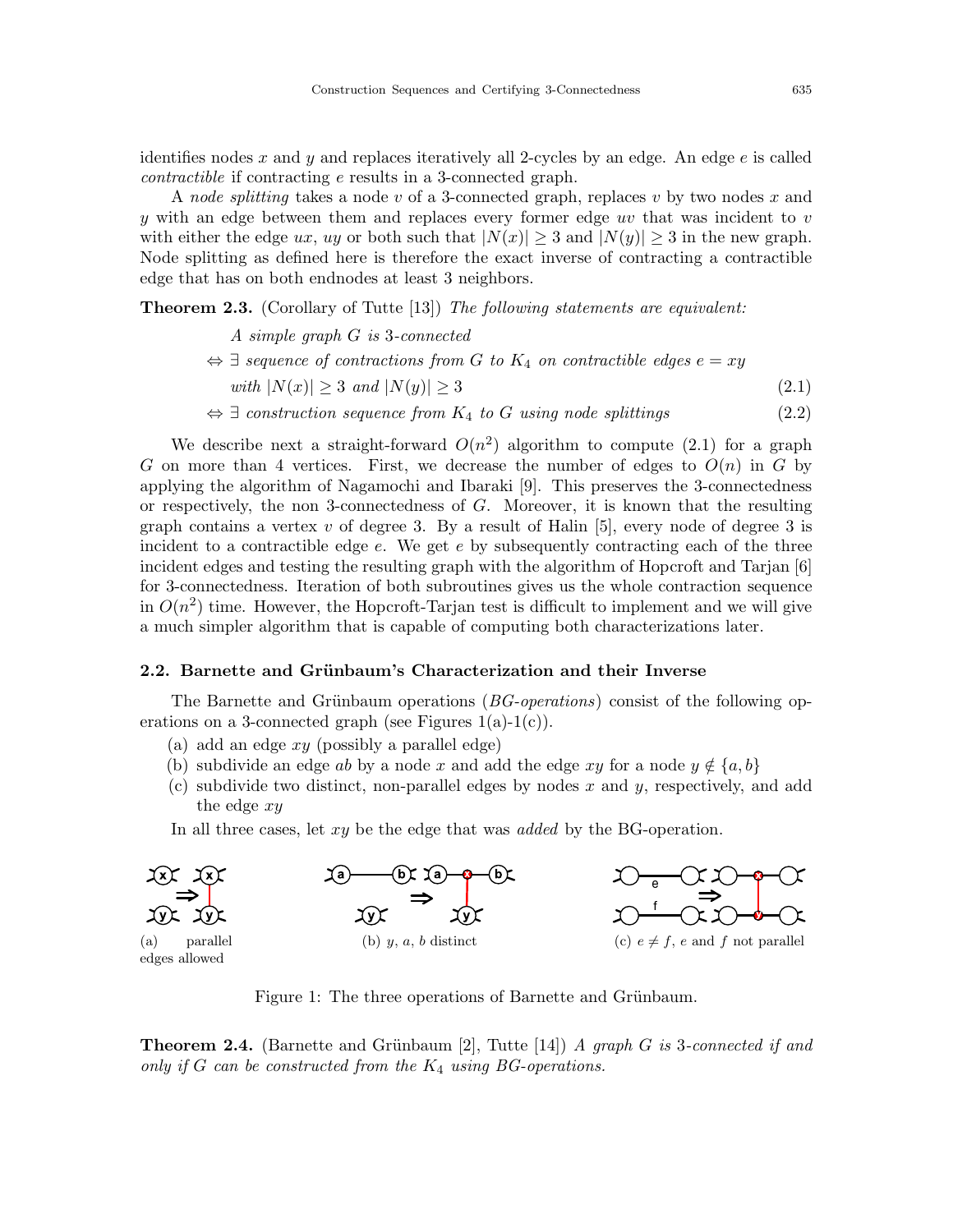Theorem 2.4 was proven in this notation by Barnette and Grünbaum  $[2]$ , but implicitly described in a theorem about *nodal connectivity* by Tutte [14, Theorem 12.65]. If not stated otherwise, every construction sequence uses only BG-operations. Let a BG-operation be *basic*, if it does not create parallel edges and let a construction sequence be *basic*, if it only uses basic BG-operations.

Like in Theorem 2.3, we want the inverse of a BG-operation. Let *removing* the edge  $e = xy$  of a graph be the operation of deleting e followed by smoothing x and y. An edge  $e = xy$  in G is called *removable*, if removing e yields a 3-connected graph. We show that removing a removable edge  $e = xy$  with  $|N(x)| \geq 3$ ,  $|N(y)| \geq 3$  and  $|N(x) \cup N(y)| \geq 5$  is exactly the inverse of a BG-operation.

Theorem 2.5. *The following statements are equivalent:*

- *A simple graph* G *is* 3*-connected* (2.3)
- $\Leftrightarrow$   $\exists$  *sequence of removals from G to*  $K_4$  *on removable edges*  $e = xy$

*with*  $|N(x)| \ge 3$ *,*  $|N(y)| \ge 3$  *and*  $|N(x) \cup N(y)| \ge 5$  (2.4)

- ⇔ ∃ *construction sequence from* K<sup>4</sup> *to* G *using BG-operations* (2.5)
- ⇔ ∃ *basic construction sequence from* K<sup>4</sup> *to* G *using BG-operations* (2.6)

*Proof.* Theorem 2.4 establishes  $(2.3) \Leftrightarrow (2.5)$ . Moreover, the proof of Theorem 2.4 in [2] implicitly shows that on simple graphs basic operations suffice, thus only the equivalence for (2.4) remains. We first prove  $(2.6) \Rightarrow (2.4)$  and then  $(2.4) \Rightarrow (2.5)$ .

BG-operations operate by definition on 3-connected graphs, this holds in particular for the ones in  $(2.5)$ . Let G' be the graph obtained by a basic BG-operation in  $(2.5)$  that adds the edge  $e = xy$ . The operation can clearly be undone by removing e in  $G'$ . Since BG-operations preserve 3-connectedness with Theorem 2.4,  $|N(x)| \geq 3$  and  $|N(y)| \geq 3$  hold in  $G'$ .

It remains to show that  $|N(x) \cup N(y)| \geq 5$  in G'. If  $|N(x)| \geq 4$  or  $|N(y)| \geq 4$ ,  $|N(x) \cup N(y)| \geq 5$  follows, since x and y are neighbors and no self-loops exist. Thus, let  $|N(x)| = |N(y)| = 3$ . Having  $N(x) \setminus \{y\} \neq N(y) \setminus \{x\}$  yields  $|N(x) \cup N(y)| \geq 5$  as well, so let  $N(x) \setminus \{y\}$  and  $N(y) \setminus \{x\}$  contain the same two nodes a and b. If  $|V(G)| > 4$ , a or b must be adjacent to a node c that is neither adjacent to x nor y. But then  $\{a, b\}$  is a separation pair, contradicting the 3-connectedness of G. On the other hand,  $|V(G)| = 4$  is not possible, since that implies the BG-operation to be (a) (since only (b) and (c) create new vertices) and that is no basic operation on the  $K_4$ .

We prove  $(2.4) \Rightarrow (2.5)$ . Let G' be the graph containing a removable edge  $e = xy$  that is removed in  $(2.4)$ . Note that G' can have parallel edges due to previous removals but no selfloops. The removal can be undone by one of the BG-operations. Which one, is dependent on the number  $i$  of endnodes of  $e$  on which smoothing changed the graph, i.e., the number of endnodes u of e with  $|N(u)| = deg(u) = 3$  in G'. If  $i = 0$ , removing e just deletes e which is inversed by operation (a). For  $i = 1$ , let x be the node with  $|N(x)| = deg(x) = 3$  in G' and f be the edge in which x was smoothed. Then (b) can be applied, because  $y \notin f$  (see Figure 8(a)) since otherwise x would have had only 2 neighbors in  $G'$ , contradicting the assumption  $|N(x)| \geq 3$ .

If  $i = 2$ , let  $f_1$  and  $f_2$  be the edges in which x and y were smoothed. Operation (c) can only be applied if  $f_1$  and  $f_2$  are neither identical (see Figure 8(b)) nor parallel. But  $f_1 = f_2$ would again contradict  $|N(x)| \geq 3$  in G' and  $f_1$  being parallel to  $f_2$  would contradicts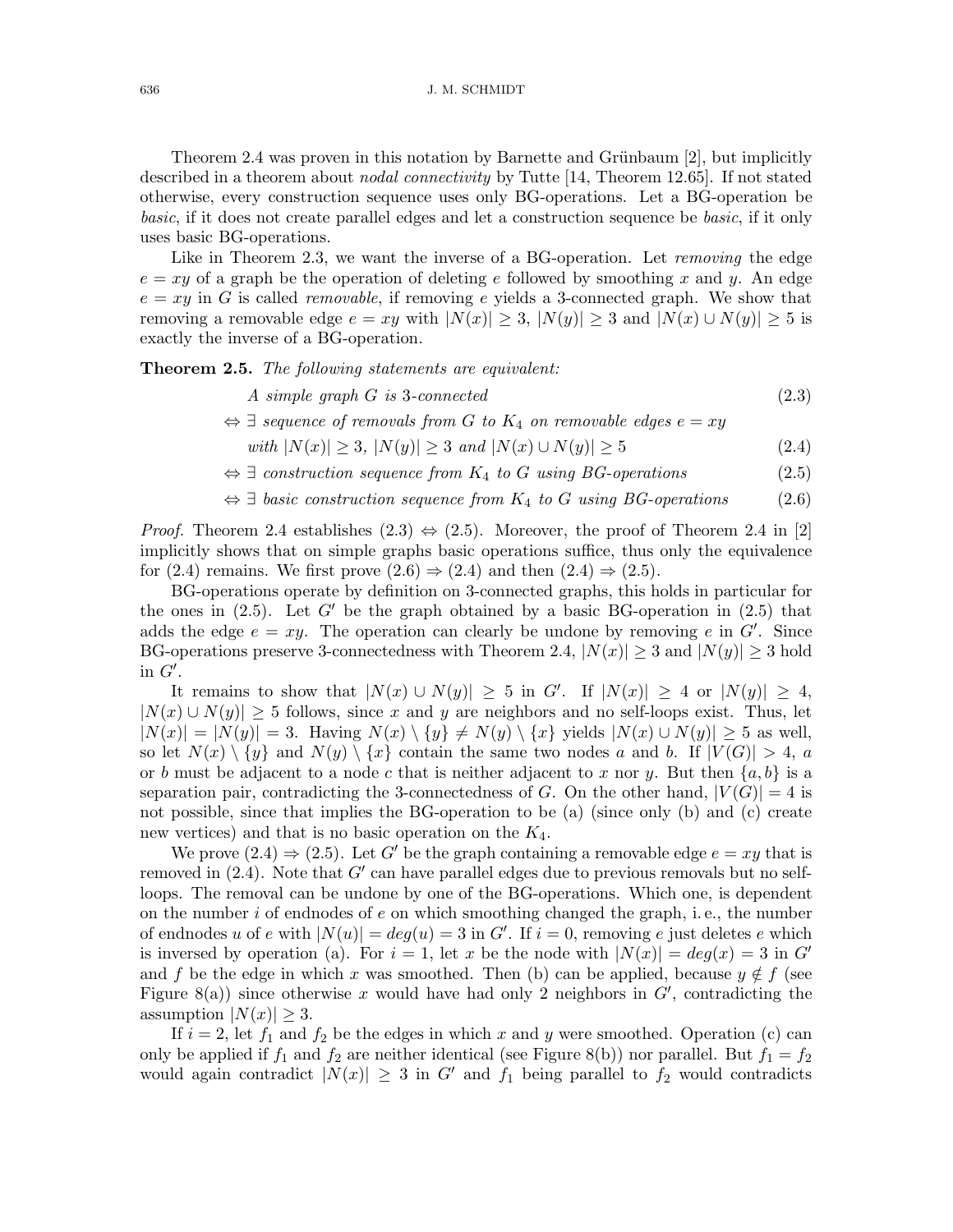$|N(x) \cup N(y)| \geq 5$  in G, since in that case x and y are only adjacent to each other and the two nodes  $f_1 \cap f_2$ .

We show that Barnette and Grünbaum's characterization is algorithmically at least as powerful as Tutte's by giving a simple linear time transformation. Lemma 2.6 allows us to focus on computing BG-operations only.

Lemma 2.6. *Every construction sequence using BG-operations can be transformed in linear time to Tutte's sequence* (2.1) *of contractions.*

*Proof.* We transform every BG-operation in reverse order of the construction sequence to 0, 1 or 2 contractions each. Operation (a) yields no contraction while operation (b) yields the contraction of exactly one part of the subdivided edge (either  $xa$  or  $xb$  in Figure 1). For an operation (c), let  $e = ab$  and  $f = vw$  be the edges that are subdivided with x and y. Both edges share at most one node; let w.l.o.g.  $a = v$  be that node if it exists. We create one contraction for each of the edges  $xb$  and  $yw$  in arbitrary order. In all cases, contractions inverse BG-operations except for the added edge  $xy$ , which is left over. But additional edges do not harm the 3-connectedness of the graph nor subsequent contractions. Thus, we have found a contraction sequence to the  $K_4$  unless the first contraction in the case of an operation (c) yields at some point a graph  $H$  that is not 3-connected. But  $H$ can be obtained from the graph that results from contracting the second edge by applying one operation (b) and therefore is 3-connected.  $\blacksquare$ 

#### 2.3. Identifying Intermediate Graphs with Subdivisions in G

Let  $K_4 = G_0, G_1, \ldots, G_z = G$  be the 3-connected graphs obtained in a construction sequence Q to a simple 3-connected graph G using the basic BG-operations  $C_0, \ldots, C_{z-1}$ . We can reverse  $Q$  by starting with  $G$  and removing the added edges of BG-operations in reverse order. Suppose we would delete the added edge of every  $C_i$  instead of removing it and treat emerging paths containing interior nodes of degree 2 as (topological) edges in  $G_i$ (see Figure 2). Then iteratively paths are deleted instead of edges being removed and we obtain the sequence of subdivisions  $G = S_z, \ldots, S_0$  in G with  $S_0$  being a subdivision of the  $K_4$ . This leads to the following observation.

**Lemma 2.7** (Observation). Let Q be a construction sequence from a graph  $G_0$  to G using *BG-operations. Then G contains a subdivision of*  $G_0$  *that is specified by*  $Q$ *.* 

In particular, Observation 2.7 yields with Theorem 2.4 that every 3-connected graph contains a subdivision of the  $K_4$  (Theorem of J. Isbell [2]). Each graph  $G_i$  in our construction sequence can be identified with the unique subdivision  $S_i$  contained in  $G$ . Conversely,  $G_i = \text{smooth}(S_i)$  for all  $0 \leq i \leq z$ , since smoothing a graph is exactly the inverse operation of subdividing a graph without nodes of degree two. The nodes x in  $S_i$  with  $deg(x) \geq 3$ are called *real* nodes, because they correspond to nodes in  $G_i$ . Real nodes have at least 3 neighbors in  $G_i$ , because  $G_i$  is 3-connected.

Note that in non-basic construction sequences  $smooth(S_i)$  can have parallel edges, although  $S_i$  is always simple. We define the *links* of each  $S_i$  to be the unique paths in  $S_i$  with only their endnodes being real. The links of  $S_i$  partition  $E(S_i)$  because  $S_i$  is 2-connected, has therefore minimum degree two and is not a cycle. Let two links be *parallel* if they share the same endnodes.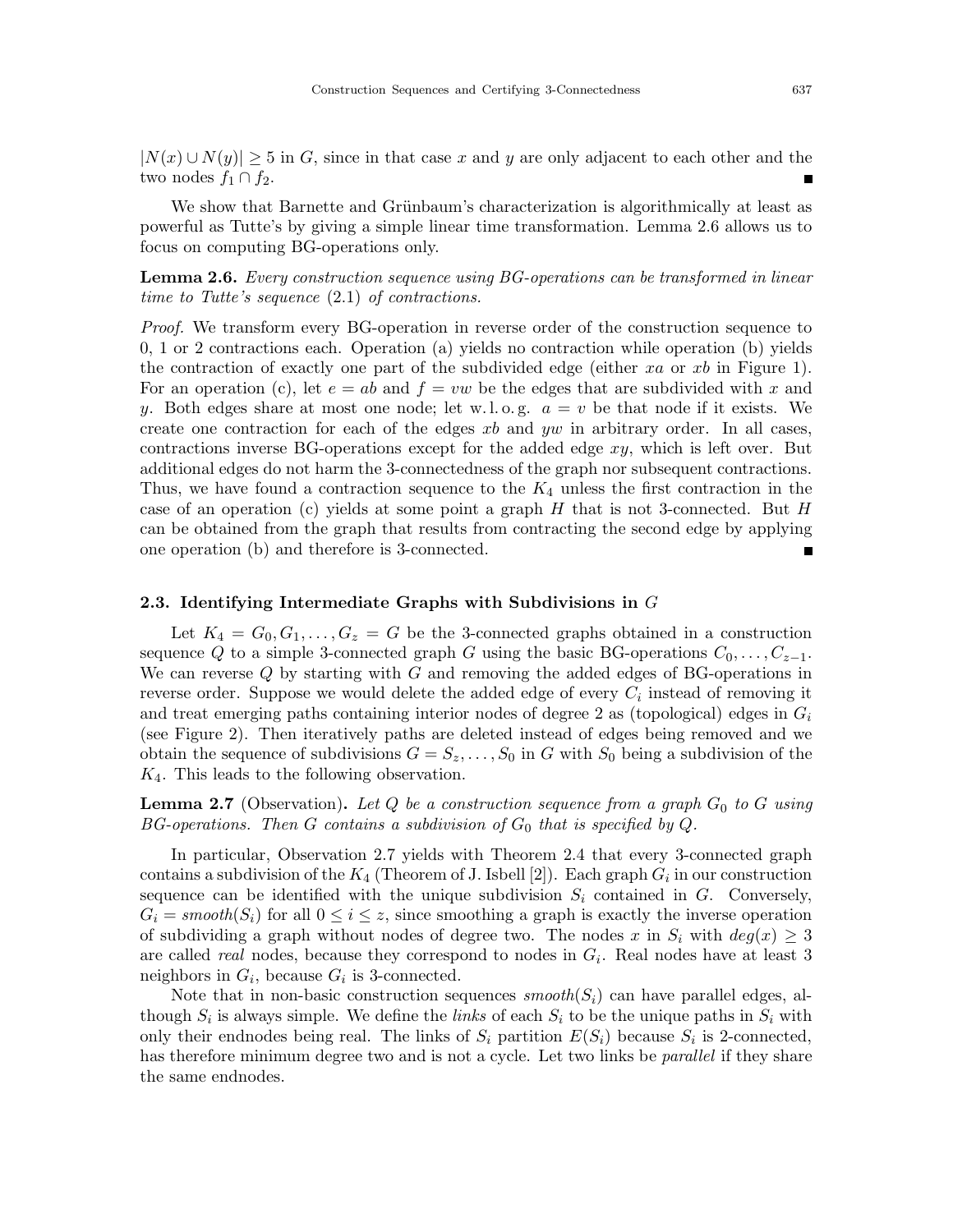

Figure 2: The graphs  $G_0, \ldots, G_z$  and  $S_0, \ldots, S_z$  of a construction sequence of G. On graphs  $S_i$ , the dashed edges and nodes are in G but not in  $S_i$  and nodes depicted in black are *real* nodes. For example, the path  $C_0 = e \rightarrow h \rightarrow g$  is a *BG-path* for  $S_0$ , yielding  $S_1$ . The *links* of  $S_1$  are the paths  $C_0$ ,  $a \rightarrow b \rightarrow c$  and the single edges ae,  $ef, fc, cd, da, fg, gd.$ 

**Definition 2.8.** A *BG-path for*  $S_i$  is a path  $P = x \rightarrow y$  in *G* with the following properties:

- (1)  $S_i \cap P = \{x, y\}$
- (2)  $x$  and  $y$  are not both contained in a link of  $S_i$  except as endnodes
- (3) x and y are not inner nodes of links of  $S_i$  that are parallel

It is easy to see that every BG-path for  $S_i$  corresponds to a BG-operation on  $G_i$  and vice versa. We will exploit this duality in the next section.

In general, construction sequences are not bound to start with the  $K_4$ . Titov and Kelmans [12, 7] extended Theorem 2.4 by proving the existence of a construction sequence even when starting with arbitrary 3-connected graphs  $G_0$  instead of the  $K_4$ , as long as a subdivision of  $G_0$  is contained in G. This is a generalization, since every 3-connected graph contains a subdivision of the  $K_4$  by Observation 2.7.

**Theorem 2.9.** [7, 12] Let  $G_0$  be a 3-connected graph. Then a simple graph  $G$  is 3-connected and contains a subdivision of  $G_0$  if and only if  $G$  can be constructed from  $G_0$  using basic *BG-operations.*

### 3. Prescribing Subdivisions

Both Theorems 2.4 and 2.9 choose a very special subdivision of the  $K_4$  (resp.  $G_0$ ) on which the construction sequence starts, in fact one having the maximum number of edges in G. The construction sequence is then obtained by adding longest BG-paths. Unfortunately,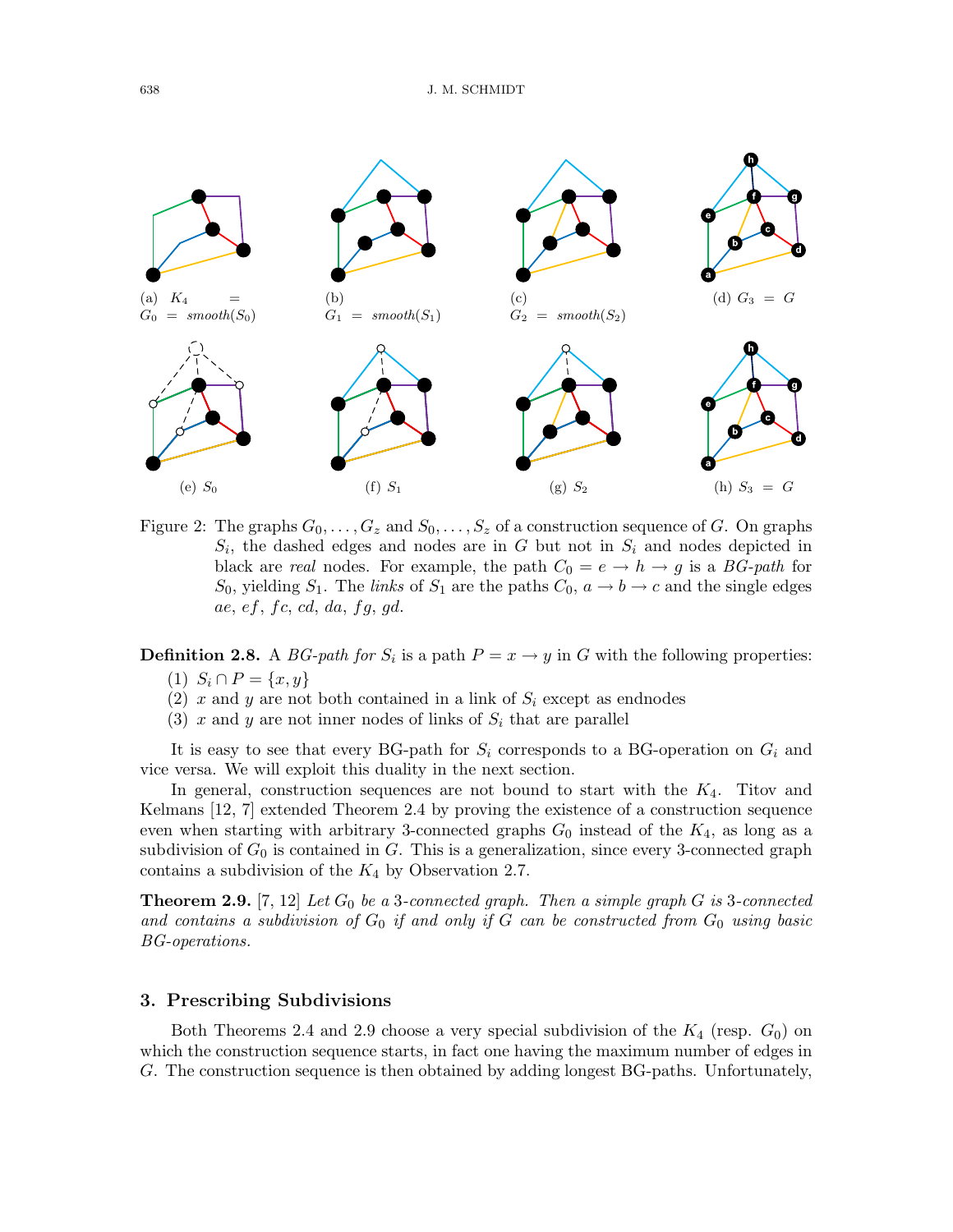computing these depends heavily on solving the longest paths problem, which is known to be NP-hard even for 3-connected graphs [4].

This gives rise to the question whether Theorems 2.4 and 2.9 can be strengthened to start at a *prescribed* subdivision  $H \subseteq G$  of  $G_0$  instead of an arbitrary one. Note that this is equivalent to the constraint  $S_0 = H$ . Such a result would provide an efficient computational approach to construction sequences, since it allows us to search the neighborhood of H for BG-paths, yielding a new prescribed subdivision of a 3-connected graph.

However, when restricted to basic operations it is not possible to prescribe  $H$ , as the minimal counterexample in Figure 3 shows: Consider the graph G consisting of a  $K_4 = H$  depicted in black with an additional node connected to three nodes of the  $K_4$ . Then every BG-path for  $H$  will create a parallel link, although  $G$  is simple. But what if we drop the condition that construction sequences have to be basic? The following theorem shows that at this expense we can indeed start a construction sequence from any prescribed subdivision.



Figure 3: Every possible BGoperation adds a parallel edge.

**Theorem 3.1.** Let G be a 3-connected graph and  $H \subset G$  with H being a subdivision of *a* 3*-connected graph. Then there is a BG-path for* H *in* G*. Moreover, every link of* H *of length at least* 2 *contains an inner node on which a BG-path for* H *starts.*

*Proof.* We distinguish two cases.

•  $H \neq smooth(H)$ .

Then links of length at least 2 exist in  $H$  and we pick an arbitrary one of them, say T. Let x be an inner node of T, and let Q be the set of paths in G from x to a node in  $V(H) \setminus V(T)$  avoiding the endnodes of T (see Figure 5). By the 3-connectedness of  $G$ , the set  $Q$  cannot be empty and every path in  $Q$  fulfills Definition 2.8.2. There is at least one path  $P = x \rightarrow y$  in Q with y being not contained in a parallel link of T, because otherwise the endnodes of T would form a separation pair. Let  $x'$  be the last node in P that is in T or in a parallel link of T and let  $y'$  be the first node after x' that is in  $V(H)$ . Then  $x' \rightarrow y'$  has properties 2.8.1 and 2.8.3 and is a BG-path for H.

•  $H = smooth(H)$ .

Then H consists only of real nodes and since  $H \neq G$ , there is a node in  $V(G)\setminus V(H)$ or an edge in  $E(G) \setminus E(H)$ . At first, assume that there is a node  $x \in V(G) \setminus V(H)$ . Then, by the 2-connectedness of G and Fan Lemma 2.1 we can find a path  $P = y_1 \rightarrow$  $x \rightarrow y_2$  with no other nodes in H than  $y_1$  and  $y_2$ . For P the properties 2.8.1-2.8.3 hold, because no link in H can have inner nodes. Let now  $V(G) = V(H)$  and e an edge in  $E(G) \setminus E(H)$ . Then e must be a BG-path for H, since both endnodes are real.

In Theorem 3.1, non-basic operations can only occur in the case  $H = smooth(H)$  when a path through a node of  $V(G) \setminus V(H)$  is chosen. Although we cannot avoid that, it is possible to obtain a basic construction by augmenting the BG-operations with a fourth operation (d).

(d) connect a new node to three distinct nodes

 $\blacksquare$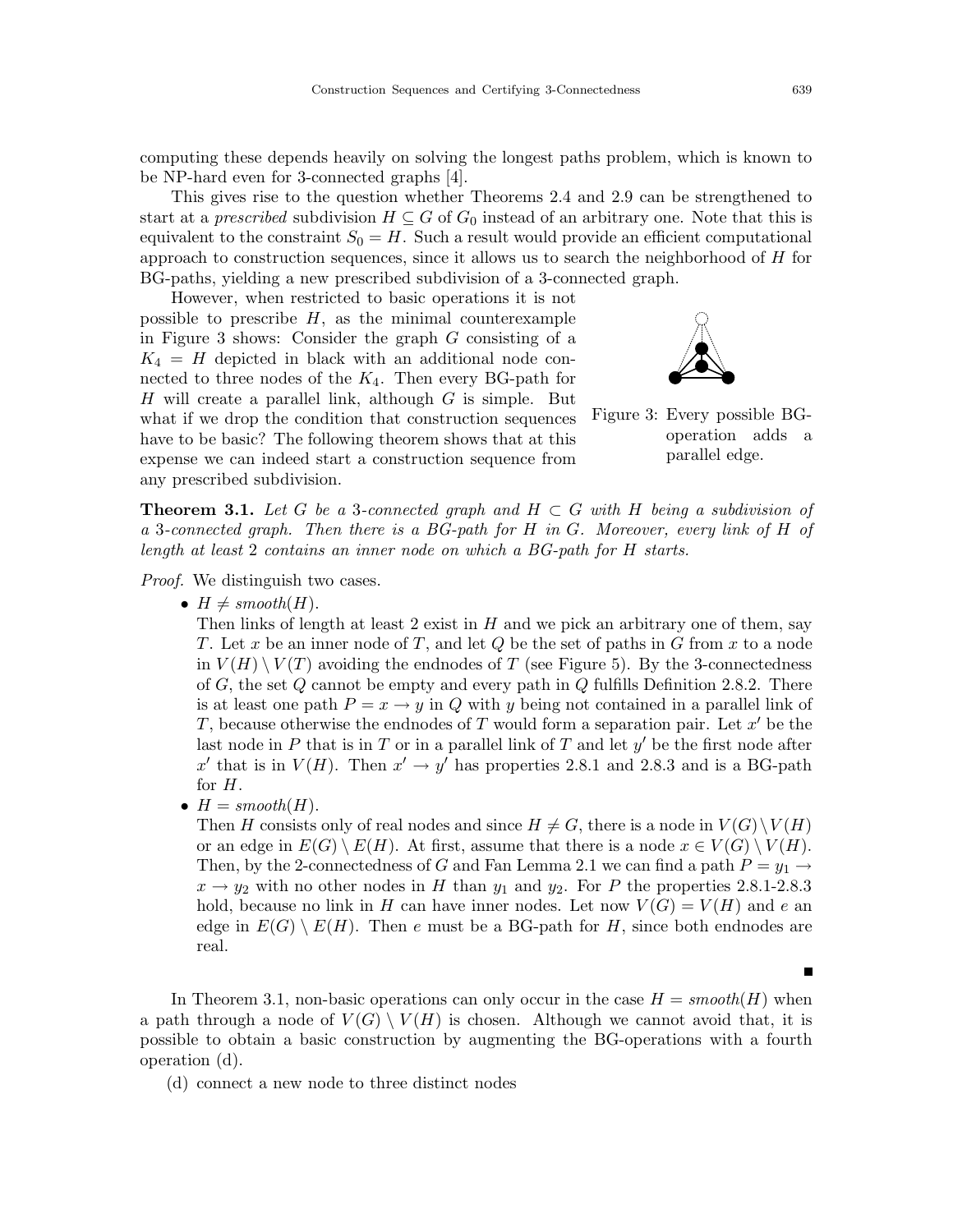

Figure 4: A 3-connected graph having a node  $x$  of degree 3 with no incident edge being removable.

Operation (d) preserves 3-connectedness with Lemma 2.2 and is basic, because each new edge ends on the new node. Whenever we encounter a node in  $V(G)\backslash V(H)$  in Theorem 3.1, we know by the Fan Lemma 2.1 and the 3-connectedness of  $G$  that there are three internally node-disjoint paths to real nodes in H with all inner nodes being in  $V(G) \setminus V(H)$ . Adding these paths to H is called an *expand* operation and corresponds to operation (d) in the smoothed graph. This gives the following result.

Theorem 3.2. *Let* G *be a simple graph and let* H *be a subdivision of a* 3*-connected graph. Then*

$$
G \text{ is 3-connected and } H \subseteq G
$$
  
\n
$$
\Leftrightarrow \delta(G) \geq 3 \text{ and } \exists \text{ construction sequence from } H \text{ to } G \text{ using } BG\text{-paths}
$$
  
\n
$$
\Leftrightarrow \delta(G) \geq 3 \text{ and } \exists \text{ basic construction sequence from } H \text{ to } G \text{ using } BG\text{-paths}
$$
  
\nand the expand operation (3.2)

*Proof.* Let G be 3-connected and  $H \subseteq G$ . Then  $\delta(G) \geq 3$  holds and if  $H = G$ , the desired construction sequences are empty and exist. If  $H \subset G$ , we can apply Theorem 3.1 iteratively with or without the additional expand operation and the construction sequences exist as well. For the sufficiency part, both construction sequences imply  $H \subseteq G$ , since only paths are added to construct  $G$ . Additionally,  $G$  must be 3-connected, as adding BG-paths to each  $S_i$  preserves  $S_{i+1}$  to be a subdivision of a 3-connected graph with Theorem 2.4, and  $\delta(G) \geq 3$  ensures that the last subdivision G of a 3-connected graph is 3-connected itself.

### 4. Representations

A straight-forward algorithm to compute Barnette and Grünbaum's construction sequence of a 3-connected graph is to search iteratively for removable edges. But in contrast to the algorithm in Section 2.1 that computes contractible edges, this approach only leads to an  $O(n^3)$  algorithm. The reason for the additional factor of n is that not all nodes with degree 3 must have an incident removable edge (see Figure 4 for a counterexample on 9 nodes) and we have to try every edge in the worst case. Computing BG-paths instead of BG-operations allows us to obtain better running times, but first we need to know how exactly construction sequences can be represented.

An obvious representation of a construction sequence Q would be to store the graph  $G_0 = smooth(H)$  and in addition every BG-operation, which gives the sequence  $G_0, \ldots, G_z =$ G. Unfortunately, the graphs  $G_i$  are not necessarily subgraphs of  $G_{i+1}$ , so we have to take care of relabeled edges when specifying each operation.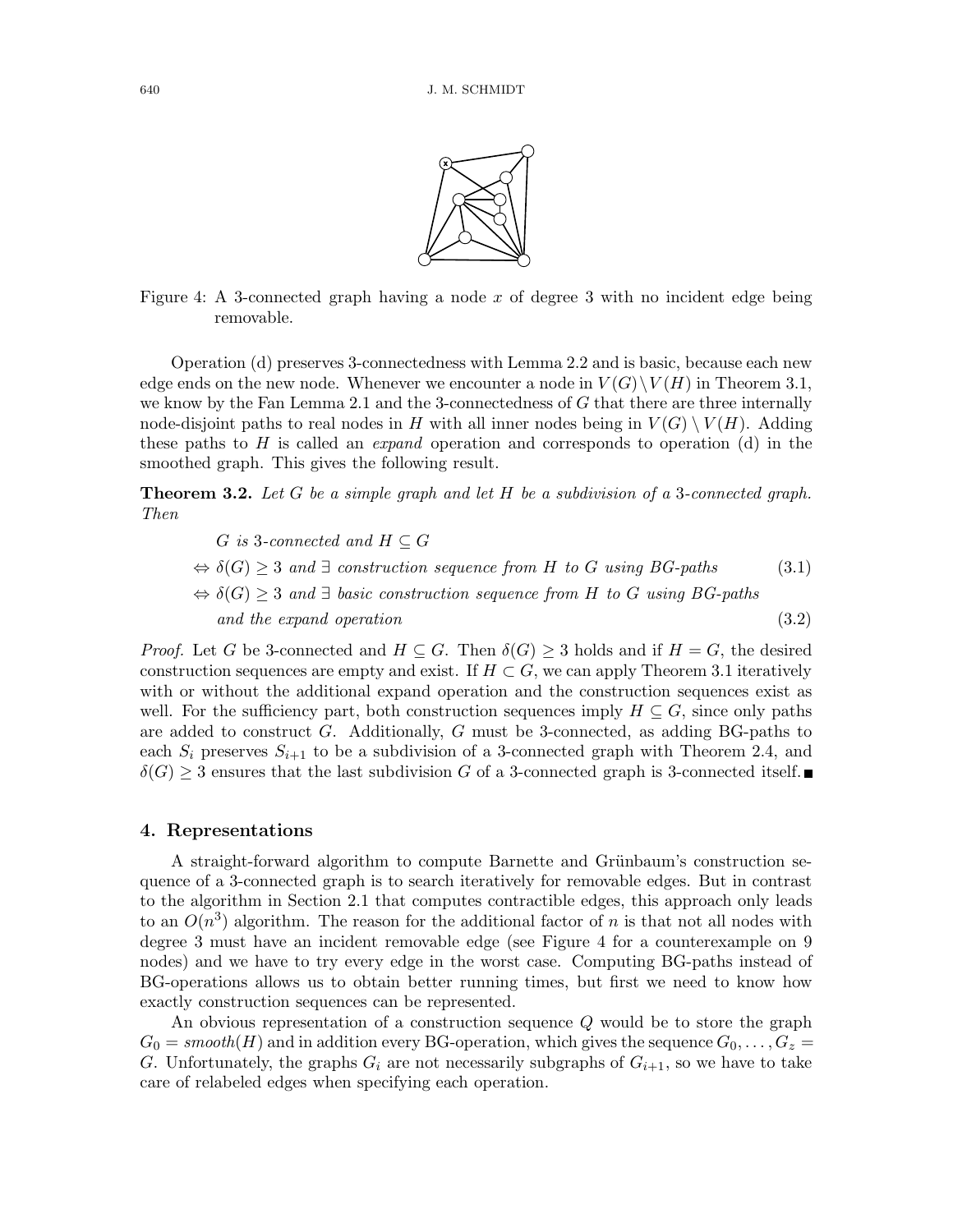

Figure 5: The case  $H \neq smooth(H)$ . Dashed edges are in  $E(G) \setminus E(H)$ , arrows depict the BG-path  $x' \rightarrow y'$ .

Whenever an edge  $e$  is subdivided as part of an operation (b) or (c), we specify it by its index in  $G_i$  followed by assigning new indices for the new degree-two node and one of the two new separated edge parts in  $G_{i+1}$ . The other edge part keeps the index of e.

Similarly, on operations (a) and (b), real endnodes of the added edge are specified by their indices in  $G_i$ . We assign a new index for the added edge in  $G_{i+1}$ , too. Finally, we have to impose the constraint that  $G<sub>z</sub>$  is not just isomorphic but identical to  $G$ , meaning that nodes and edges of  $G<sub>z</sub>$  and G are labeled by exactly the same indices, since otherwise we would have to solve the graph isomorphism problem to check that  $Q$  really constructs  $G$ .

On the other hand, the identification of  $G_i$  with a subgraph in G allows us to represent Q without indexing issues: We just store  $S_0 \subset G$  and the BG-paths  $C_0, \ldots, C_{z-1}$ . Hence, we can represent each construction sequence  $Q$  of  $G$  in the following two ways.

- *Edge representation*: Represent  $Q$  by  $G_0$  and a sequence of BG-operations, along with specifying new and old indices for each operation, such that  $G<sub>z</sub>$  and G are labeled the same.
- *Path representation*: Represent Q by  $S_0$  and BG-paths  $C_0, \ldots, C_{z-1}$ .

Both representations refer to the same sequence of graphs  $G_0, \ldots, G_z$  and are of size  $\theta(m)$ , assuming the uniform cost model. The next lemma states that it does not matter which of the two representations we compute.

Lemma 4.1. *The edge and path representations of a construction sequence* Q *can be transformed into each other in* O(m) *time. Moreover, the representation computed is a unique representation of* Q*.*

*Proof.* Omitted.

## 5. Certifying and Testing 3-Connectedness in  $O(n^2)$

We use construction sequences in the path representation as a certificate for the 3 connectedness of graphs. This leads to a new, certifying method for testing graphs on being

П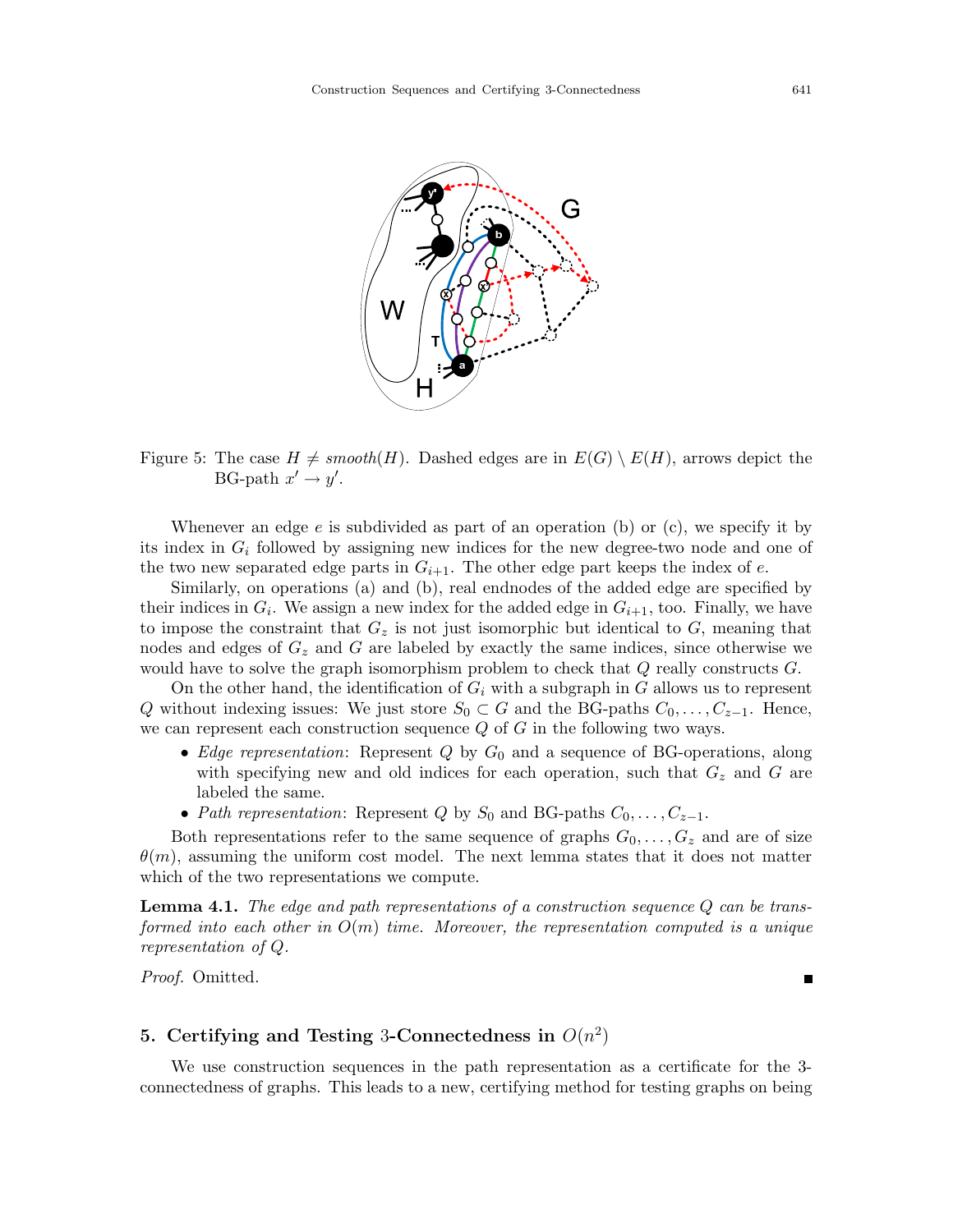3-connected. The total running time of this method is  $O(n^2)$ , however this is dominated by the time needed for finding the construction sequence and every improvement made there will automatically result in a faster 3-connectedness test. The input graph is a multigraph and does not have to be biconnected nor connected. We follow the steps:

- Apply preprocessing of Nagamochi and Ibaraki to the graph and get G in  $O(n+m)$ (This improves the total running time by decreasing the number of edges to  $O(n)$ .)
- Try to compute a  $K_4$ -subdivision  $S_0$  in G and prescribe it in  $O(n)$ – Failure: Return a separation pair
- Try to compute a construction sequence from  $S_0$  to G in  $O(n^2)$ 
	- Success: Return the construction sequence
	- Failure: Return a separation pair

The preprocessing step preserves the graph to be 3 connected or to be not 3-connected. We first describe how to find a  $K_4$ -subdivision by one Depth First Search (DFS), which as a byproduct eliminates self-loops and parallel edges and sorts out graphs that are not connected or have nodes with degree at most 2. Let  $a$  (resp.  $b$ ) be the node in the DFS-tree T that is visited first (resp. second). If  $G$  is 3-connected, then  $a$  and  $b$  have exactly one child, otherwise they form a separation pair. We choose two arbitrary neighbors c and d of a that are different from  $b$  (see Figure 6). W.l.o.g., let d be visited later by the DFS than c. Let  $i \neq b$  the least common ancestor of c and d in T. As  $d \neq i$  must hold, let j be the child of i that is contained in the path  $i \to d$  in T.

If G is 3-connected, we can find a backedge e that starts on a node  $z$  in the subtree rooted at  $j$  and ends on an inner node z' of  $a \to i$  in time  $O(n)$ . If e does not exist, a and i

form a separation pair, otherwise we have found a  $K_4$ -subdivision with real nodes a, i, z and  $z'$ . The paths connecting this real nodes in T together with the three visited backedges constitute the 6 paths of the  $K_4$ -subdivision.

Once the  $K_4$ -subdivision  $S_0$  is found, we follow the lines of Theorem 3.1 and try to construct the path representation  $C_0, \ldots, C_{z-1}$ . If favored, this can be transformed to an edge representation in  $O(m)$  later. We assign an index for every link and store it on each of the inner nodes of that link. Moreover, we maintain pointers for each link to its endnodes.

In case  $H \neq smooth(H)$  of Theorem 3.1 we pick an arbitrary node x of degree two. Let  $T = a \rightarrow b$  be the link that contains x and let W be the set of nodes  $V(H) \setminus V(T)$  minus all nodes in parallel links of T (see Figure 5). We compute the path  $P = x \rightarrow y'$  by temporarily deleting a and b and performing a DFS on x that stops on the first node  $y' \in W$ . We can check whether a node lies in a parallel link of  $T$  in constant time by comparing the endnodes of its containing link with a and b. Thus, the subpath  $x' \to y'$  with  $x'$  being the last node contained in  $T$  or in a parallel link of  $T$  is a BG-path and can be found efficiently. The links and their indices can be updated in  $O(n)$ .

Similarly, in case  $H = smooth(H)$  we delete temporarily all edges in  $E(H)$  and start a DFS on a node  $x \in V(H)$  that has an incident edge in the remaining graph. The traversal is stopped on the first node  $y \in V(H) \setminus \{x\}$ . The path  $x \to y$  is then the desired BG-path



Figure 6: Finding a  $K_4$ subdivision. Dashed edges can be (empty) paths, arcs depict backedges.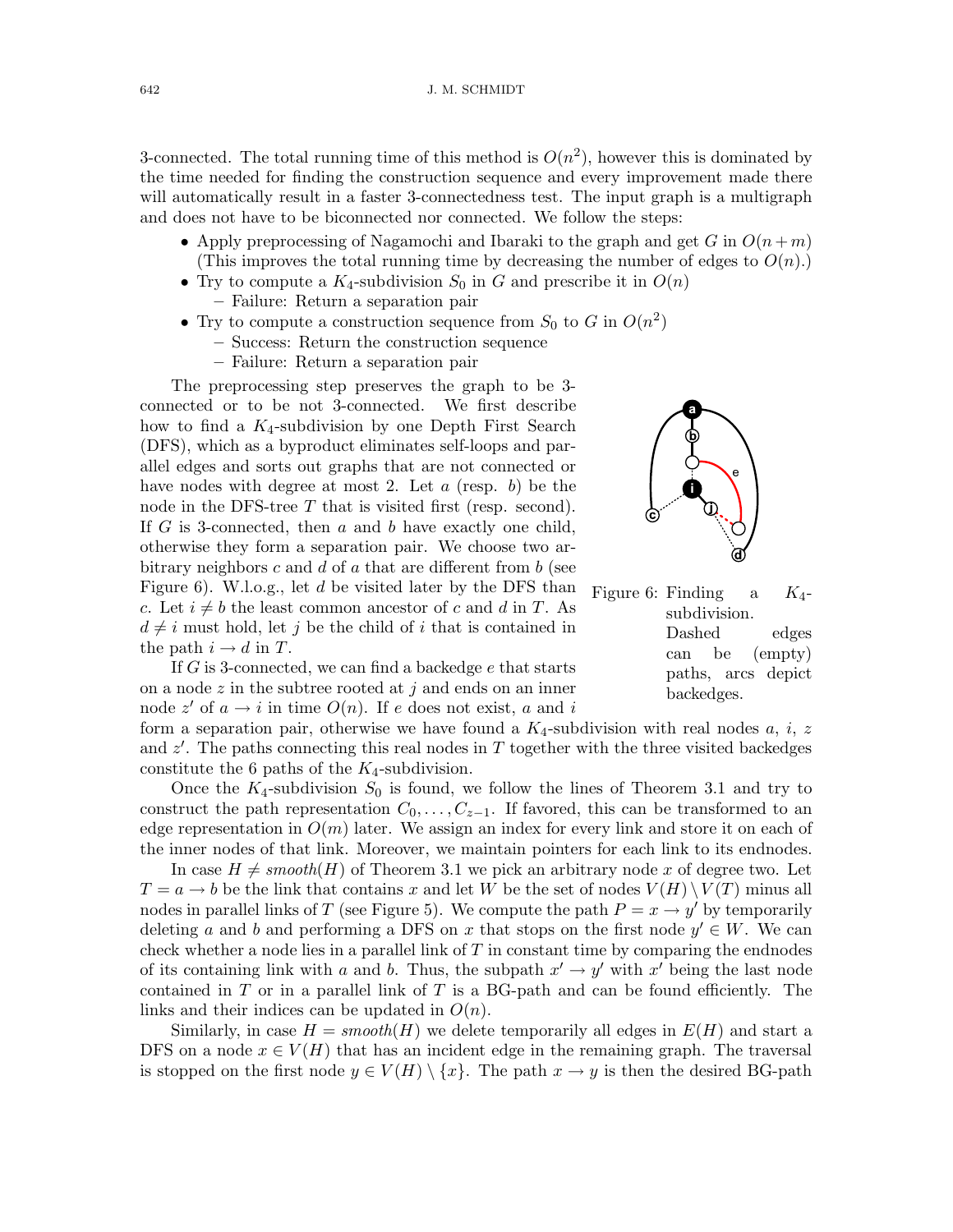

Figure 8: Cases where 2.8.2 fails when  $a \in N(b)$ .

and we conclude that for 3-connected graphs the construction sequence can be found in time  $O(n^2)$ .

Otherwise, G is not 3-connected and no construction sequence can exist with Theorem 3.2. In that case a DFS starting at node  $x$  fails to find a new BG-path for some subdivision  $H \subset G$ . If  $H \neq smooth(H)$ , the endnodes of the link that contains x must form a separation pair. Otherwise,  $H = smooth(H)$  and x must be a cut vertex. Thus, if G is not 3-connected, the algorithm returns always a separation pair or cut vertex.

If G is simple, the construction sequence can be transformed to the basic construction sequence (3.2) with the following Lemma.

Lemma 5.1. *For simple graphs* G*, the construction sequences* (3.1) *and* (3.2) *can be transformed into each other in* O(m)*.*

*Proof.* Omitted.

**Theorem 5.2.** The construction sequences (3.1) and (3.2) can be computed in  $O(n^2)$  and *establish a certifying* 3*-connectedness test with the same running time.*

#### 5.1. Verifying the Construction Sequence

It is essential for a certificate that it can be easily validated. We could do this by transforming the path representation to the edge representation using Lemma 4.1 and checking the validity of the BG-operations by comparing indices, but there is a more direct way. First, it can be checked in linear time that all BG-paths  $C_0, \ldots, C_{z-1}$  are paths in G and that these paths partition  $E(G) \setminus E(S_0)$ . We try to remove the BG-paths  $C_{z-1}, \ldots, C_0$  from G in that order (i. e., we delete the paths followed by smoothing its endnodes). If the certificate is valid, this is well defined





as all removed BG-paths are then edges. On the other hand we can detect longer BG-paths  $|C_i| \geq 2$  before their removal, in which case the certificate is not valid, since then the inner nodes of  $C_i$  are not attached to BG-paths  $C_j$ ,  $j > i$ .

We verify that every removed  $C_i = ab$  corresponds to a BG-operation by using Definition 2.8 of BG-paths, and start with checking that a and b lie in our current subgraph for condition 2.8.1.